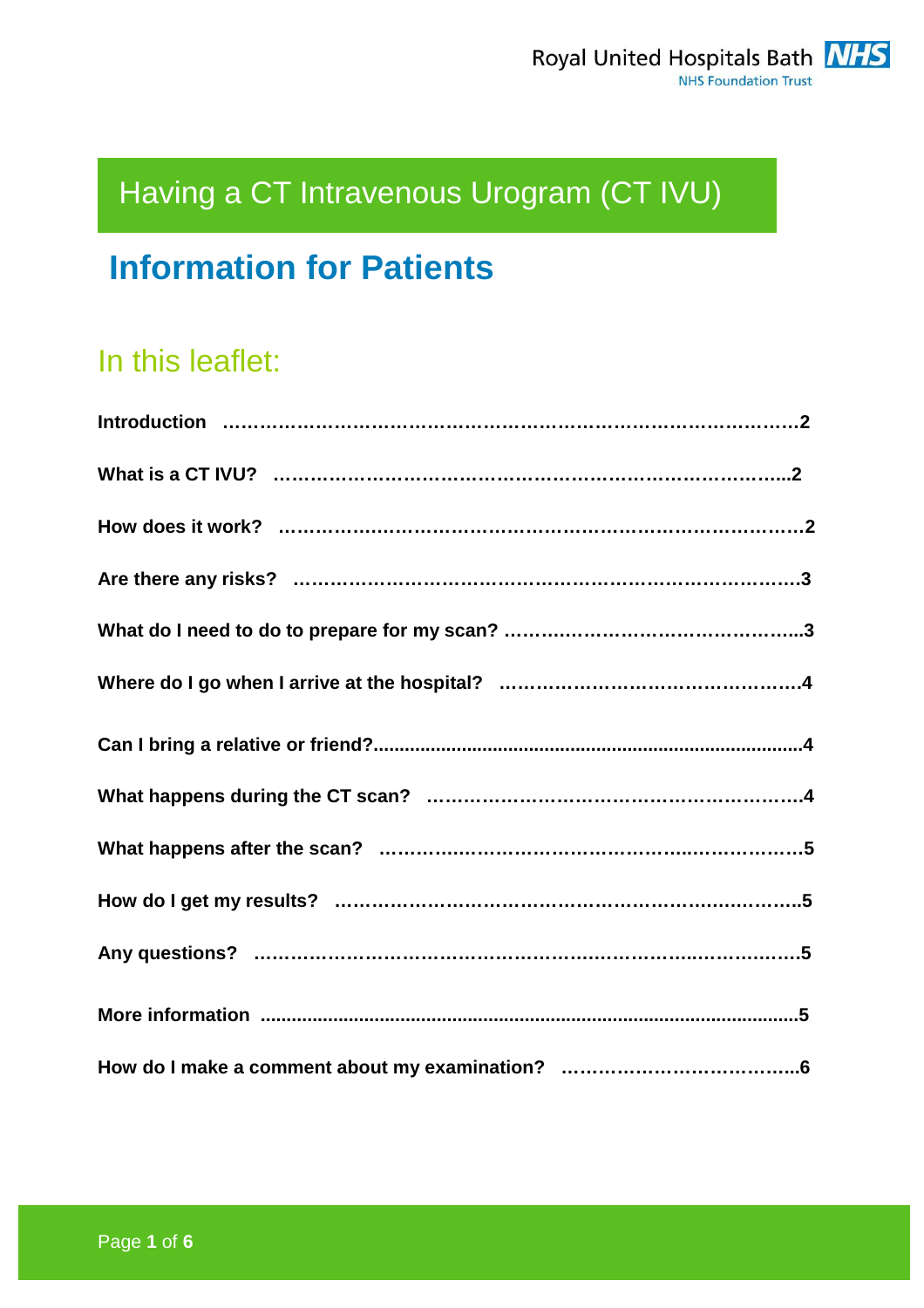## **Introduction**

This leaflet tells you about having a CT IVU, a test to look at the structures inside your abdomen, particularly the kidneys and bladder. It explains how the test is done, what to expect, and what the possible risks are.

If you have any questions or concerns, please do not hesitate to speak to a doctor or nurse caring for you.

## What is a CT scan?

A CT scan is a non-invasive way of looking inside your body to help diagnose medical conditions and guide treatment. A CT (computed tomography) scanner uses special xray equipment and computers to produce images of multiple "slices" of the part of the body being scanned. These images of the inside of the body can then be examined on a computer monitor.

CT Scans provide much greater detail of internal organs, bone, blood vessels and soft tissue than ordinary x-rays and so are often the preferred method of diagnosing a wide range of medical conditions such as cancers, infection, inflammation, cardiovascular disease, trauma and musculoskeletal disorders.

### How does it work?

The CT scanner consists of a 'doughnut-shaped' structure with a hole, or short tunnel, in the centre. You will lie on a narrow examination table that slides into and out of this tunnel. X-rays produced by the scanner pass through your body and are detected by electronic sensors on the other side of the ring. This information is sent to a computer that produces a picture of the internal structure of the body. Modern CT scanners are so fast that they can scan through large sections of the body in just a few seconds.

The scanner is operated by a Radiographer, who is a professional trained to carry out Xrays and other imaging procedures. The pictures are displayed on a computer workstation for examination by the Radiologist, who is a doctor specially trained to interpret the images and carry out more complex imaging examinations.



Some scans need to be performed with an injection of special contrast (dye) which is used to enhance visibility of the area being scanned, particularly the blood vessels and blood flow to organs. Water or contrast may also be given orally, or occasionally through a tube, to highlight the bowel on the scan.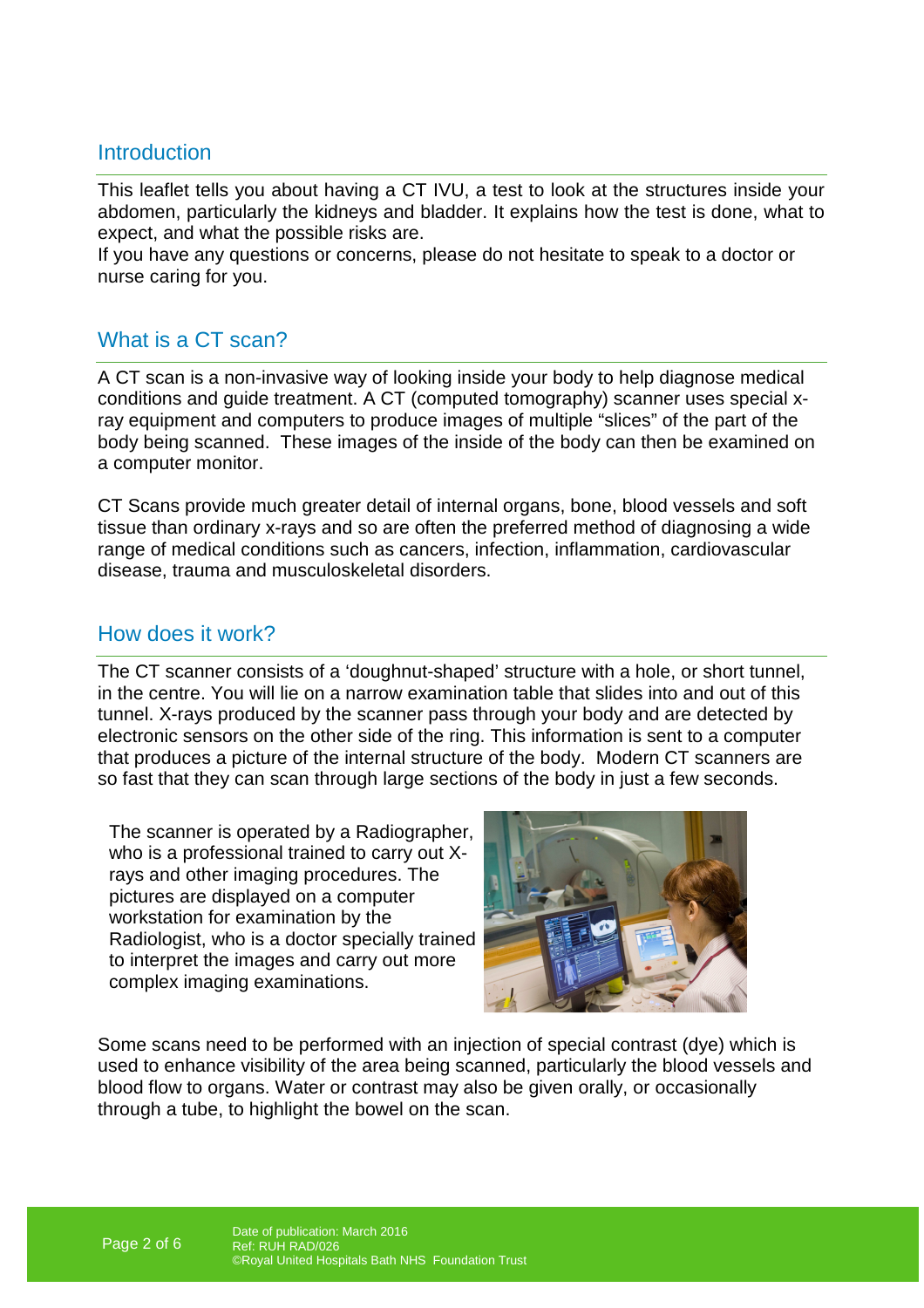## Are there any risks?

CT scanning involves the use of X-rays. There are strict guidelines in place for the use of x-rays in diagnosing medical conditions so CT scans can only be performed at the request of a Doctor. The amount of radiation used is more than an ordinary X-ray of the chest or body and is equal to the natural radiation that we receive from the atmosphere over a period of approximately three years. Women who are or might be pregnant must inform a member of staff in advance. Because children are more sensitive to radiation, they should have a CT study only if it is essential for making a diagnosis and should not have repeated CT studies unless absolutely necessary. We will keep the radiation dose as low as we possibly can.

A CT IVU involves you having a contrast medium (dye) injected into a vein to increase the quality of information obtained from the scan. The injection usually causes nothing more than a warm feeling passing around your body, a metallic taste in your mouth and occasionally a sensation of needing to urinate. These effects subside within a few minutes. The risk of serious allergic reaction to contrast materials that contain iodine is extremely rare, and radiology departments are well equipped to deal with them.

Despite these slight risks, your doctor believes it is advisable that you should have this examination, and do bear in mind there are greater risks from missing a serious disorder by not having your scan.

## What do I need to do to prepare for my scan?

#### **Taking tablets and medicines**

You should continue to take all your normal medication.

If you take Metformin (Glucophage) tablets for diabetes, please let us know on the day of your test. We sometimes ask patients to stop these tablets for two days after their test.

#### **Females**

Females are asked to contact the Radiology department if you suspect that you may be pregnant OR if the appointment is more than 10 days after the start of your last period. This test uses radiation and there is a risk to the unborn baby if we were to do the Xrays when you are pregnant. When you arrive for your test, you will be asked when your last period started. If it is more than 10 days earlier, your appointment will be postponed.

#### **Allergy to iodine or intravenous contrast medium**

You should inform us in advance if you have a known allergy to iodine or intravenous contrast material (dye). Your doctor may prescribe medications prior to the examination to reduce the risk of an allergic reaction.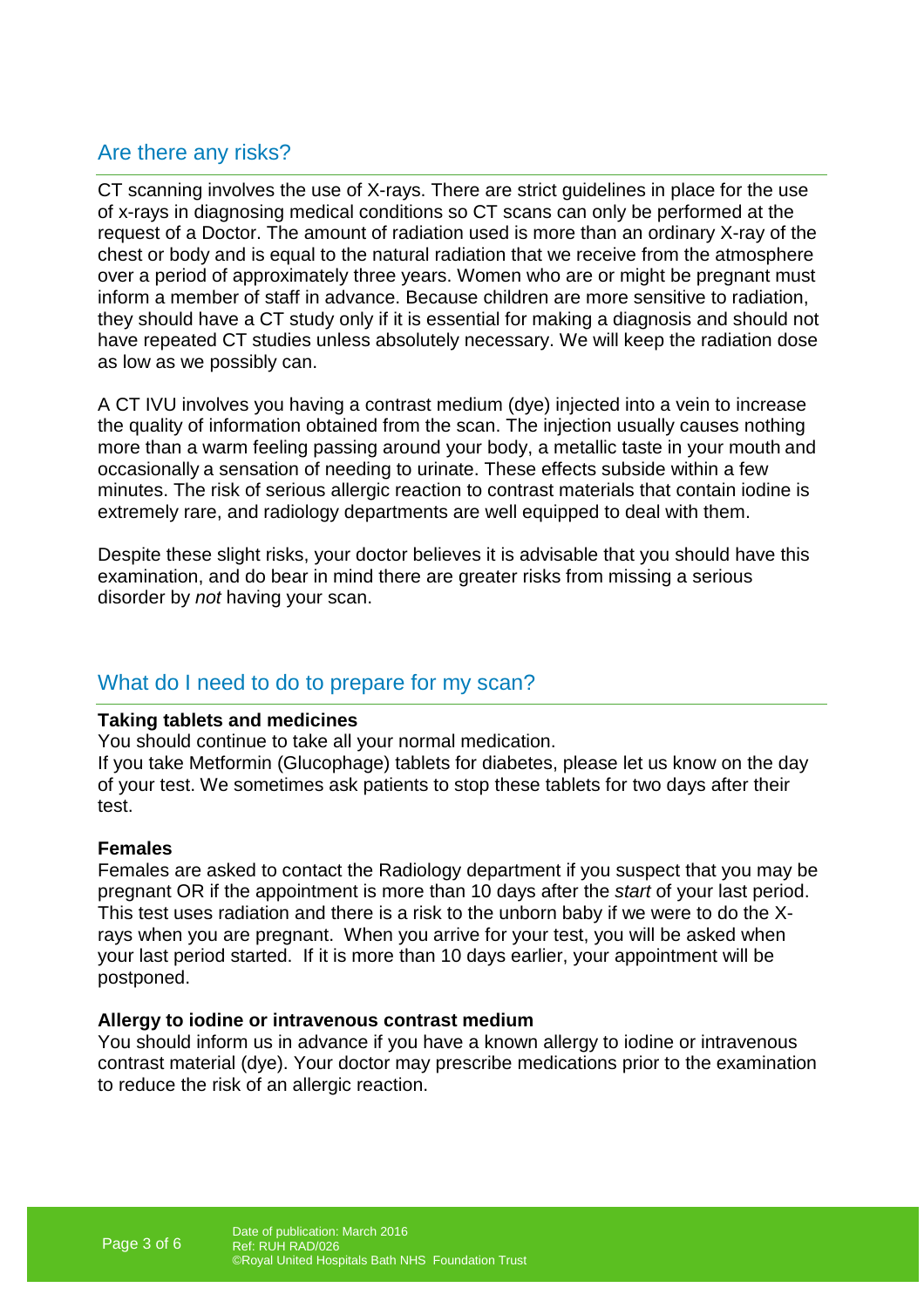## Where do I go when I arrive at the hospital?

Please report to the reception desk in the Radiology department (B8) with your appointment letter 10 minutes before your appointment time. Please click on the following link for a site map of the hospital:

http://www.ruh.nhs.uk/finding/documents/RUH\_directory\_map.pdf

You will be asked to sit in the waiting area until called by a member of staff. A member of the team will explain the test and answer any questions. If you have to undress for the procedure, you will be shown to a private cubicle and asked to change into a clean gown. You will be asked to remove all jewellery and metal from the area to be scanned. Your clothes and valuables will be secured in a locker until after the procedure.

## Can I bring a relative or friend?

You may bring a relative or friend with you to the appointment but, as the examination uses x-rays, for reasons of safety they will not be able to accompany you into the examination room, except in very special circumstances. If the patient is a young child or is un-cooperative, a parent or health worker may stay in the room, but will be required to wear a protective lead apron.

If you need an interpreter please tell us when you receive your appointment so that we can arrange this.

#### **Please let us know when you arrive for your test if you have any of the following conditions:**

- Diabetes
- Asthma
- Kidney disease
- Heart disease
- Thyroid problems
- Any allergies
- You have had a reaction to iodine or any intravenous contrast medium (if you are not sure about this, please ask us).

## What happens during the procedure?

Before you have the scan you will be asked to drink some water for about 30 minutes to ensure you are well hydrated. You will then be taken into the CT Scanning Room and asked to lie on the scanner table flat on your back. The radiographer will ensure that you are lying comfortably in the correct position. Straps and pillows may be used to help maintain the correct position and to keep you still during the examination.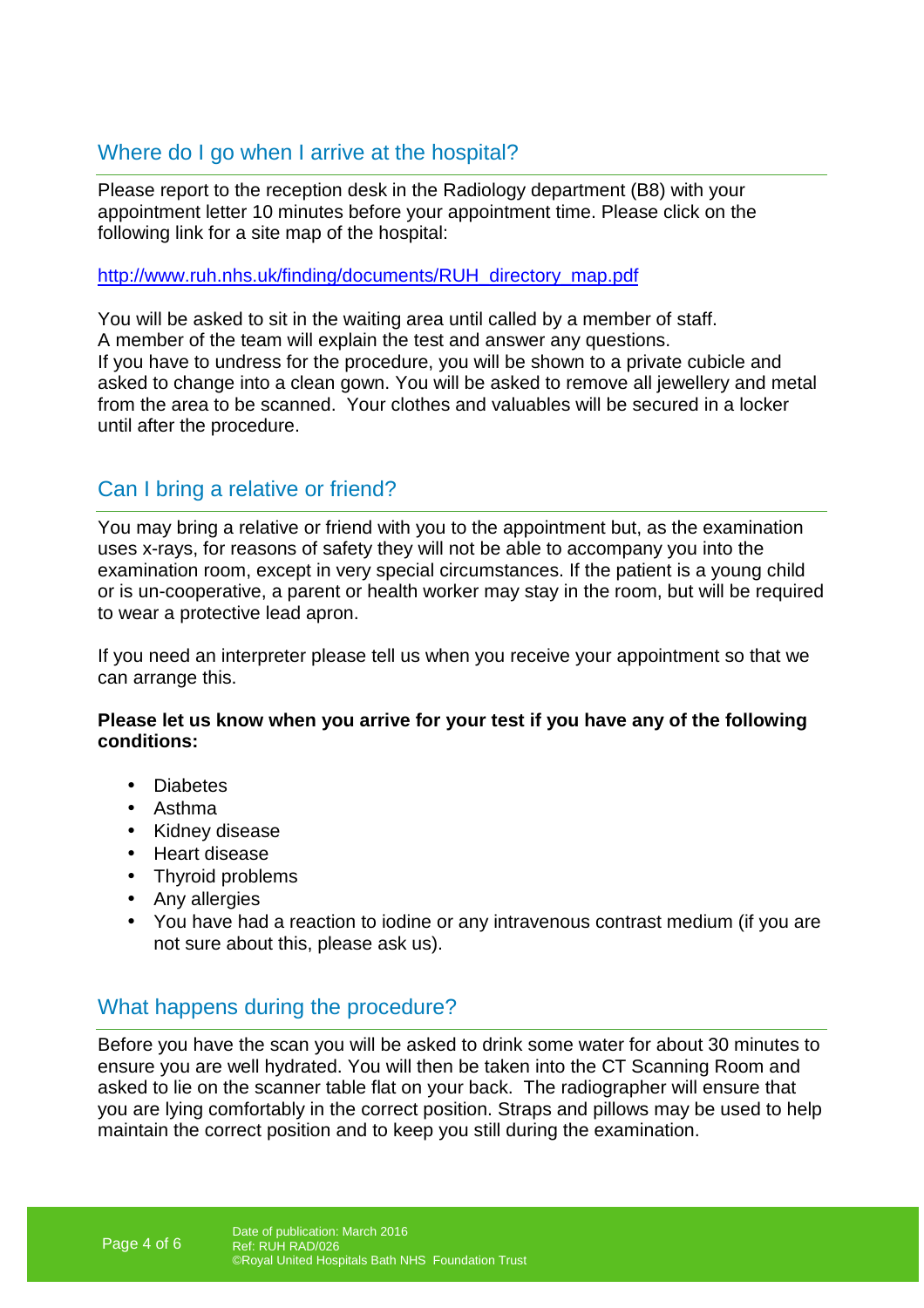You will have a small tube, called a cannula, inserted into one of the veins in your arm. Intravenous contrast (X-ray dye) is administered through the cannula during the scan using a special pump.

You will be asked to hold your breath and will feel the table move in and out of the scanner whilst the scans are taken. The first scan will be taken with you lying on your front. Intravenous contrast (X-ray dye) is then administered through the cannula, a gentle pressure bandage tightened around your abdomen and a second scan taken approximately 8 minutes later with you lying on your back.

Each scan will take approximately 10-20 seconds (one breath hold). You will be alone in the CT room during the scan but the Radiographer will be able to see, hear and speak with you at all times.

When the scan is finished the radiographer will check the images are correct and complete before helping you get off the table.

#### What happens after the scan?

As you have had an injection of contrast into a vein you will need to stay in the department for 20 minutes after your scan. A radiographer or helper will then take the cannula out. You may eat and drink as normal as soon as the examination is finished.

#### How do I get my results?

A Radiologist will review the images from your CT scan and send a report to your doctor. Your GP or hospital Consultant who referred you for the test will see you to discuss the results.

#### Any questions?

We will do our best to make your visit as comfortable and stress free as possible. If you have any questions, or suggestions for us, please contact CT appointments on 01225 825989.

#### More information

For general information about Radiology departments, visit The Royal College of Radiologists' website: https://www.rcr.ac.uk/public-and-media/what-expect-when

For information about the effects of x-rays read the National Radiological Protection Board (NRPB) publication: 'X-rays how safe are they?' on the website: http://www.hpa.org.uk/webc/HPAwebFile/HPAweb\_C/1194947388410